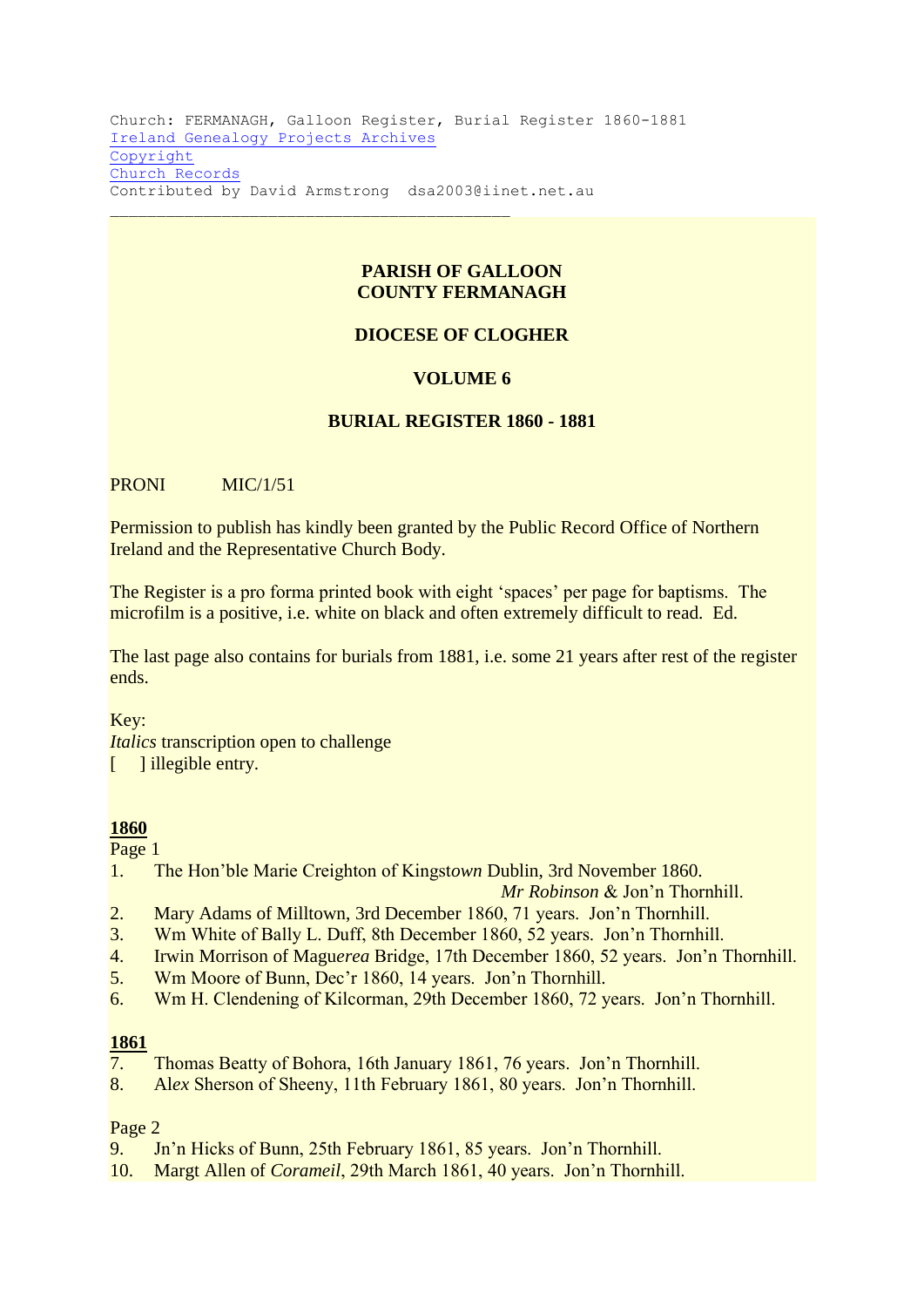- 11. David Courtney of Crockerahoas, 27th March 1861, 96 years. Jon'n Thornhill.
- 12. Ribecca Allen of Corameil, 3rd April 1861, 84 years. Jon'n Thornhill.
- 13. Jane Elliott of [ ], 23rd April 1861, 84 years. Jon'n Thornhill.
- 14. James Liddle of Deryalee, 28th April 1861, 35 years. Jon'n Thornhill.
- 15. Sarah Elliott of *Drummaw*, 10th May 1861, 63 years. Jon'n Thornhill.
- 16. Anne Coulter of Bally Wallan, 14th June 1861, 42 years. Jon'n Thornhill.

- 17. David Thompson of CornaBray, 25th June 1861, 15 years. Jon'n Thornhill.
- 18. Sarah Graham of Sandholes, 4th July 1861, 72 years. Jon'n Thornhill.
- 19. Ellen Coulson of N.T. Butler, 17th July 1861, 78 years. Jon'n Thornhill.
- 20. Jane Hicks of Corna[ ], 11th September 1861, 34 years. Jon'n Thornhill.
- 21. Anne Sherrie of N.T. Butler, 13th September 1861, 80 years. Jon'n Thornhill.
- 22. Jane Armstrong of kilroott, 19th September 1861, 84 years. Jon'n Thornhill.
- 23. Rob Peters of N.T. Butler, 30th September 1861, 20 years. Jon'n Thornhill.
- 24. Margt Morrison of Clones, 27th October 1861, 54 years. Jon'n Thornhill.

## Page 4

[*There is a numbering error in the Register here.*]

- 23. Wm *Mastry* of Wattle [ ], 24th November 1861, 85 years. Jon'n Thornhill.
- 24. Ellen Sherson of Clobes, 24th December 1861, 60 years. Jon'n Thornhill.

## **1862**

- 25. John Thompson of CornaBray, 19th January 1862, 19 years. Jon'n Thornhill.
- 26. Sarah Beatty of Rockfield, 25th January 1862, 86 years. Jon'n Thornhill.
- 27. Mary Duggan of Mulnascarthy, 25th January 1862, 61 years. Jon'n Thornhill.
- 28. Jane Hicks of Bunn, 12th March 1862, 76 years. Jon'n Thornhill.
- 29. J.I. Wade of Drumusky, 26th March 1862, 65 years. Jn Richardson & Jon'n Thornhill.
- 30. And'w Pogue of Castle S[ ], 22nd April 1862, 21 years. Jon Thornhill.

#### Page 5

- 31. Eliz'th McCon*nel* of N.T.B., 6th May 1862, 70 years. Jon'n Thornhill.
- 32. James Pressly of Anagh Mula, 15th May 1862, 97 years. Jon'n Thornhill.
- 33. Elizabeth Graham of CornaBray, 29th May 1862, 66 years. Jon'n Thornhill.
- 34. Clara Winter of Newtown Butler, 19t June 1862, 1 month. William Bredin.
- 35. Andrew Allen of Aughnahinch, 22nd June 1862, 80 years. Jon Thornhill.
- 36. Elizabeth Bushell of Kilready, 29th August 1862, 18 years. Jon Thornhill.
- 37. John Jones of Knockina Cossett, 16th November 1862, 61 years. Rev. J. Richardson.
- 38. Anna Scarlett of Lurganboy, 30th November 1862, 60 years. Jon'n Thornhill.

#### Page 6

- 39. Jane Dixon of Carrigans, 6th December 1862, 66 years. Jn'n Richardson.
- 40. Margt Johnston of N.T. Butler, 10th December 1862, 34 years. Jon'n Thornhill.

## **1863**

- 41. Elliott Allen of CoreMeile, 1st January 1863, 86 years. Jon'n Thornhill.
- 42. Bell Murphy of Garraroosky, 15th January 1863, 80 years. Wm Bredin.
- 43. Christiana Beatty of Drumguilen, 16th January 1863, 34 years. Jon'n Thornhill.
- 44. *Nial* Robinson of N.T. Butler, 18th February 1863, 80 years. Jon'n Thornhill.
- 45. Catherine Hicks of *Hicks*, 4th March 1863, 71 years. Jon'n Thornhill.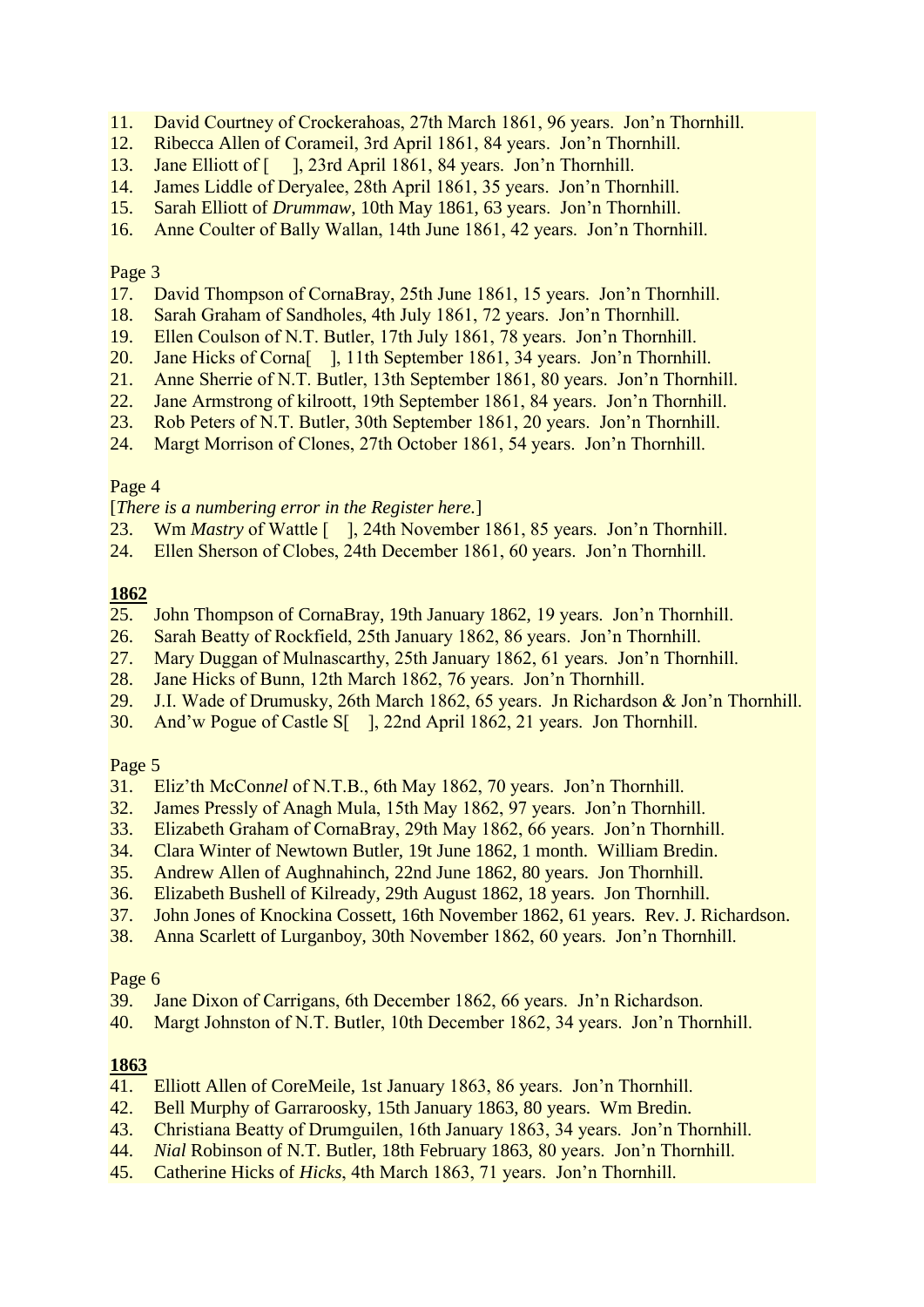46. Hon'ble Samuel Creighton of *Kingston Dublin*, 13th April 1863, 52 years. John Richardson.

# Page 7

- 47. Alex'r Shelton of Donagh, 22nd March 1863, 17 years. Jon'n Thornhill.
- 48. Anne Sherry of Ports, 11th June 1863, 83 years. Jon'n Thornhill.
- 49. Eliza Smith of N.T. Butler, 21st June 1863, 31 years. Jon'n Thornhill.
- 50. Lydia Bryans of Clones, 22nd July 1863, 33 years. Jon'n Thornhill.
- 51. Dorcas Rudden of Feaugh, 28th July 1863, 82 years. Jon'n Thornhill.
- 52. Philip Coyle of Feaugh, 20th August 1863, 80 years. Wm Bredin.
- 53. Henry Armstrong of Killycornan, 7th September 1863, 65 years. Jon'n Thornhill.
- 54. Jane Sherson of *Sheeny*, 22nd September 1863, 87 years. Jon'n Thornhill.

## Page 8

- 55. Robt Darling of Doohatt, 27th September 1863, 2 years 7 months. Jon. Thornhill.
- 56. Jas Nailor of CornaBrass, 27th October 1863, 66 years. Jon'n Thornhill.
- 57. Deborah Campbell of N.T.B., 22nd November 1863, 77 years. Jon'n Thornhill.
- 58. James Malone of Wattle Bridge, 16th December 1863, 14 years. Jon'n Thornhill.

# **1864**

- 59. Cathe Coulson of Killylard, 6th January 1864, 10 years. Jon'n Thornhill.
- 60. Anne Widows of Cavan, 21st January 1864, 55 years. Jon'n Thornhill.
- 61. Thos Peters of Roslea, 24th January 1864, 80 years. Jon'n Thornhill.
- 62. Aley McQuade of Feaugh, 25th January 1864, 75 years. Jon'n Thornhill.

## Page 9

- 63. Bessy Jones of Cullion, 31st January 1864, 55 years. Jon'n Thornhill.
- 64. John Buchanan of *Clone* Hill, 24th February 1864, 84 years. Jon'n Thornhill.
- 65. The Hon'ble Henry Creighton of Kingston, Dublin, 27th February 1864, 59 years. Jn'n Richardson & Jon'n Thornhill.
- 66. Henry Crawford, Servant at Crom, 28th August (sic), 18 years. Jon'n Thornhill.
- 67. Eliz'th Harp*er* of Kilroott, 24th March 1864, 26 years. Jon'n Thornhill.
- 68. Jane Madill of Loughkillygreen, 6th April 1864, 86 years. Wm Bredin.
- 69. Mary Anne Coulson of N.T. Butler, 19th May 1864, 65 years. Jon'n Thornhill.
- 70. Bessy Morrison of Lisnachilady, 1st July 1864, 62 years. Jon'n Thornhill.

## Page 10

- 71. Henry Haliday of Kilroot, 11th July 1864, 22 years. Wm Bredin.
- 72. Thos Crawford of Crom, 29th August 1865 (sic), 18 years. Jon'n Thornhill.
- 73. Fre'k Welch of CornaBrass, 27th September 1865 (sic), 17 years. Jon'n Thornhill.
- 74. Chr Dane of N.T.B., 30th November 1865 (sic), 82 years. Jon'n Thornhill.

## **1865**

- 75. Jane McNealy of Kilturk, 2nd February 1865, 16 years. Jon'n Thornhill.
- 76. Wm Mc*Weaver* of Baleaugh, 18th March 1865, 54 years. Jon'n Thornhill.
- 77. Jane Peters of Brookboro, 19th March 1865, 60 years. Jon'n Thornhill.
- 78. Wm Best of Drum[ ], 21st April 1865, 4 years. Jon'n Thornhill.

Page 11

79. Mary Sherson of Sheeny, 28th March 1865, 68 years. Jon'n Thornhill.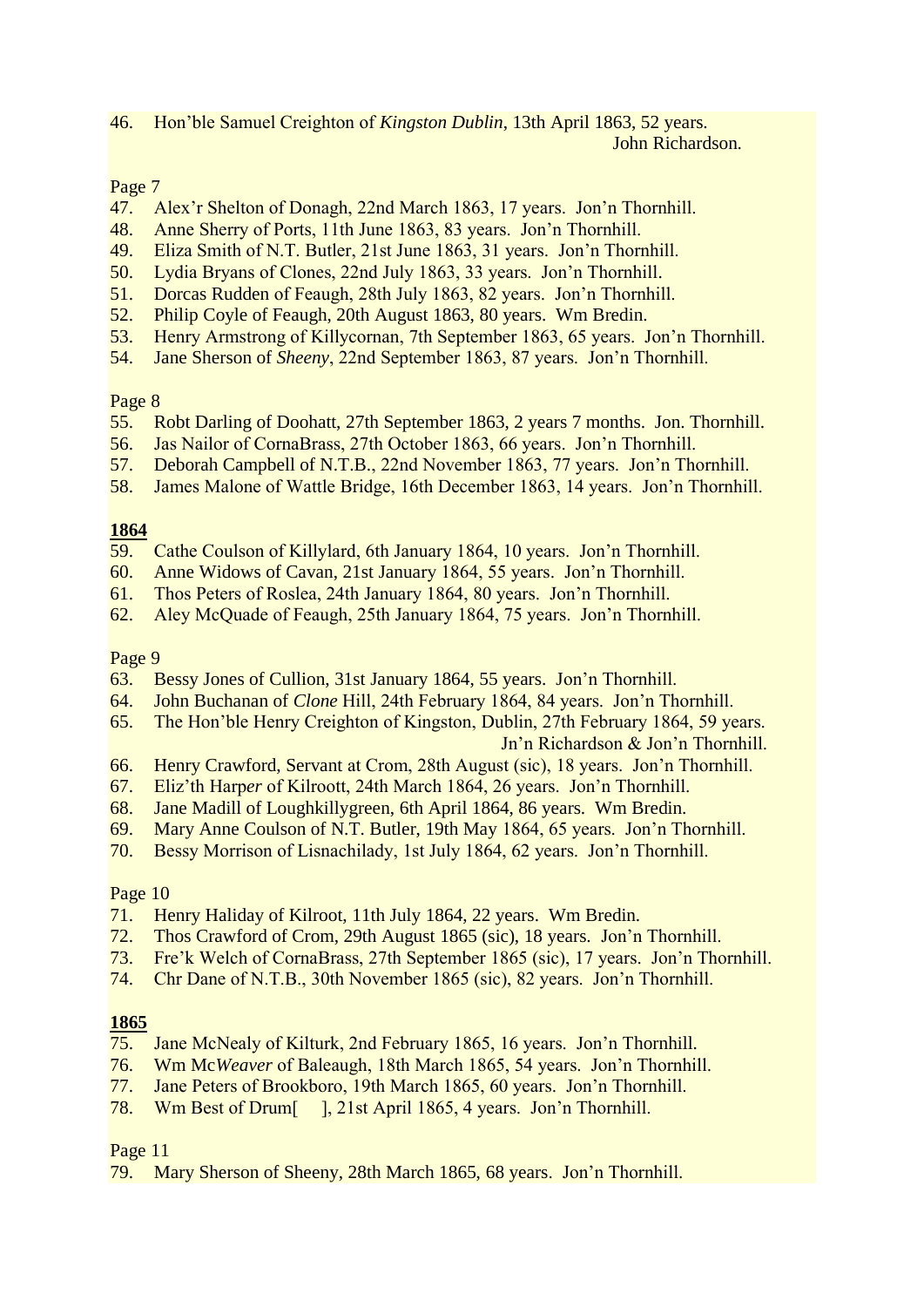- 80. Eliza Jane Thompson of CornaBras, 11th May 1865, 20 years. Jon'n Thornhill.
- 81. Wm Thompson of Shelady, 18th May 1865, 67 years. Jon'n Thornhill.
- 82. Wm Robinson of DeryCorby, 9th July 1865, 75 years. Jon'n Thornhill.

[*There is a numbering error in the Register here.*]

- 84. Margaret Clark of Drum<sup>[1]</sup>, 4th August 1865, 38 years. Jon'n Thornhill.
- 85. Henry Coulson of Killalard, 1st September 1865, 50 years. Jon'n Thornhill.
- 86. Anne Goold of Mulnahorn, 4th September 1860, 70 years. Jon'n Thornhill.
- 87. Sam'l *Greene* of N.T. Butler, 23rd September 1865, 80 years. Jon'n Thornhill.

## Page 12

88. John Fossett of Deryalee, 7th November 1865, 94 years. Jon Thornhill.

[*There is a numbering error in the Register here.*]

- 90. Robt Faucett if Deryalee, 9th November 1865, 1½ years. Jon Thornhill.
- 91. Rebecca Welch of Doohatt, 30th December 1865, 88 years. Jon Thornhill.

## **1866**

- 92. A. Campbell of Crom, 12th January 1866, 42 years. Jon Thornhill.
- 93. Jane Pressley of Anamull [1, 23rd January 1866, 58 years. Jon'n Thornhill.
- 94. Wm John Wilkinson of N.T.B., 1st March 1866, 55 years. Jon'n Thornhill.
- 95. Isabella Reilly of Clonelty, 29th April 1866, *12* years. Jon'n Thornhill.
- 96. Margt *Wedgworth* of Aharusky, 30th April 1866, 46 years. Jon'n Thornhill.

## Page 13

- 97. *Susan Rennick of Derycorbet*, 9th May 1866, 75 years. Jon'n Thornhill.
- 98. Forbes Peters of N.T.B., 11th May 1966, 68 years. Jon'n Thornhill.
- 99. John West of Mulnag*ow*, 26th May 1866, 75 years. Jon'n Thornhill.
- 100. John Bowes of L.K. Green, June 1866 (sic), 70 years. Jon'n Thornhill.
- 101. Lady L. Creighton of Crom Castle, 3rd September 1866, 28 years. Rev. J.B. Ring[ ].
- 102. Wm *Hopkins* of N.T.B., 9th September 1866, 21 years. Jon'n Thornhill.

## **1867**

103. Mary Little of Leitrim, 6th January 1867, 78 years.

Joh. C. Hudson, "Rector" of Galloon.

104. Andrew Kerr of Feaugh, 15th January 1867, 28 years. Joh. C. Hudson.

## Page 14

- 105. Elizabeth Courtney of Monaghan, 22nd January 1867, 65 years. Joh. C. Hudson.
- 106. John Winford of Cornabrass, 21st March 1867, 72 years. Joh. C. Hudson.
- 107. Samuel Coulter of Legmacafry, 12th April 1867, 68 years. Rev'd Thomas Taylor.
- 108. James Coulson of Newtown Butler, 21st April 1867, 57 years. John C. Hudson.
- 109. James Forster of Corravaghan, 24th May 1867, 20 years. John C. Hudson.
- 110. Margaret Brown of Lurganboy, 26th May 1867, 73 years. John C. Hudson.
- 111. Michael Gould of Cornabrass, 9th June 1867, 88 years. John C. Hudson.
- 112. Anne Clark of Cornabrass, 24th June 1867, 91 years. John C. Hudson.

## Page 15

- 113. Susan Faucett of Derralea, 25th June 1867, 87 years. John C. Hudson.
- 114. William Armstrong of Loughkillygreen, 4th august 1867, 68 years. John C. Hudson.
- 115. William Morrow of Donagh, 28th August 1867, 6 [*weeks, months ?*]. John C. Hudson.
- 116. Thomas Skelton of Tempo, 29th November 1867, 27 years. John C. Hudson.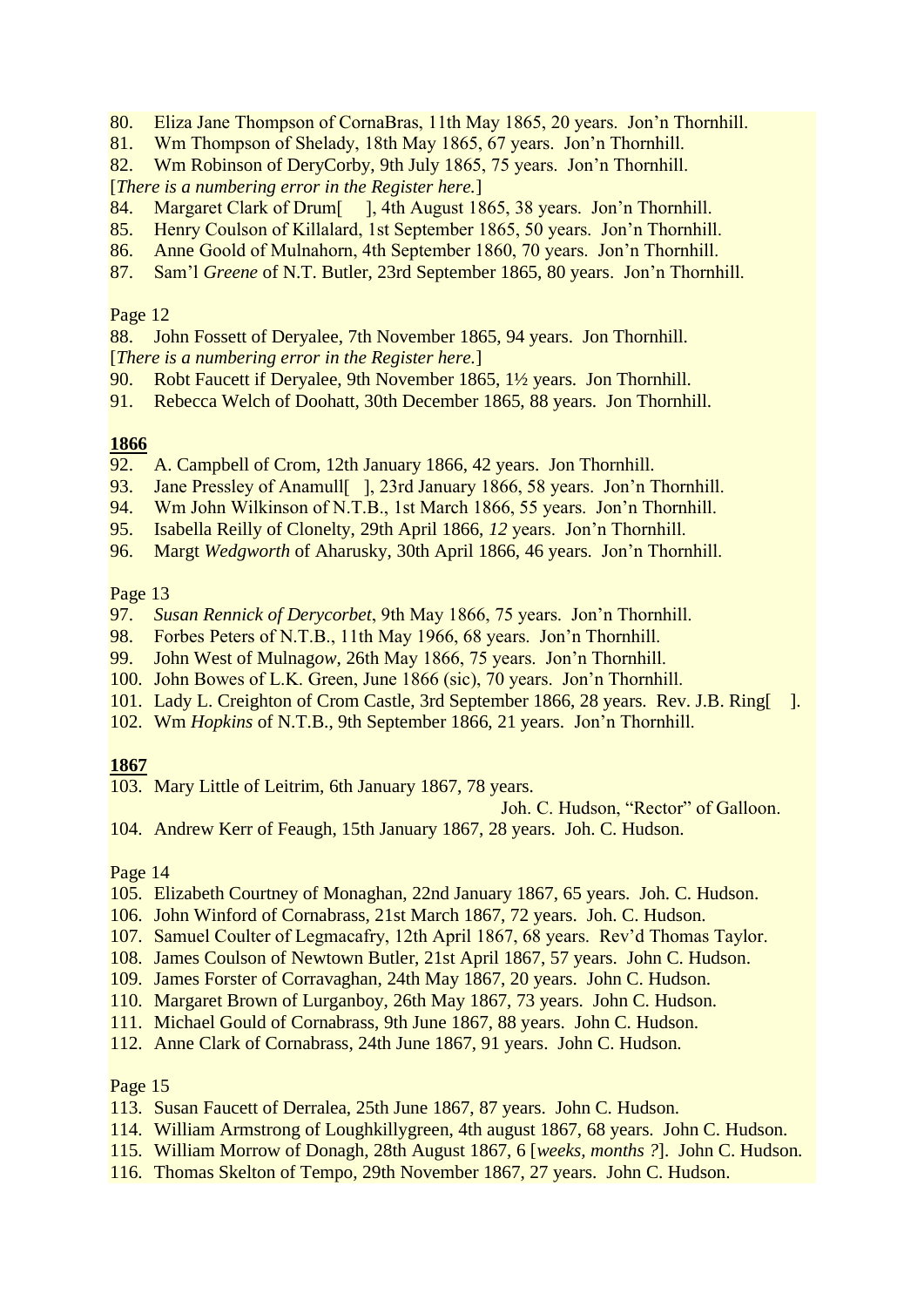## **1868**

- 117. Mary Litle of Leitrim, 11th February 1868, 1 year 8 months. John C. Hudson.
- 118. Thomas Coulter of Legmacafry, 2nd February 1868, 40 years. John C. Hudson.
- 119. Sarah Clarke of Cornabrass, 29th March 1868, 86 years. Rev. J. *Tomsett*.
- 120. James Jones of Cullion, 15th April 1868, 20 years. Joh. C. Hudson.

#### Page 16

- 121. Joseph Hicks of Bunn, 4th June 1868, 44 years. John C. Hudson.
- 122. William Darling of Cornabrass, 19th June 1868, 22 years. Joseph [ ].
- 123. Brown (sic) of Clones, 23rd June 1868, 23 years. Joseph [ ].
- 124. Robert Presley of Agharoosky, 24th June 1868, 78 years. Joseph [ ].
- 125. Benjamin Robinson of EnnisKillen, 12th August 1868, 55 years. John C. Hudson.
- 126. James Jones of Cullion, 30th august 1868, 82 years. John C. Hudson.
- 127. Catherine Louisa Robinson of Clones, 1st October 1868, 14 months.

Rev'd Joseph [ ].

128. James Allwill of Coravaghan, 20th October 1868, 78 years. John C. Hudson.

## Page 17

- 129. Mary Peters of Newtown Butler, 22nd October 1868, 78 years. John C. Hudson.
- 130. James Welsh of Askill, 30th October 1868, 20 years. John C. Hudson.
- 131. John Courtney of Clones, 2nd November 1868, 31 years. John C. Hudson.
- 132. Richard Kells of Kilturk, 24th December 1868, 29 years. John C. Hudson.

## **1869**

- 133. Alexander Callwell of Drumhillagh, 1869 (sic), 9 years. John C. Hudson.
- 134. Anne Robinson of Cornasillagh, Co. Cavan, 4th March 1869, 69 years.

John C. Hudson.

- 135. Elizabeth Robinson of Derrycorby, 21st april 1869, 84 years. John C. Hudson.
- 136. Elizabeth West of KnockmaCiggin, 18th May 1869, 51 years. John C. Hudson.

## Page 18

- 137. Thomas Brewster of Drumbillany, 21st May 1869, 74 years. John C. Hudson.
- 138. Thomas Wadsworth of Drumrall, 23rd May 1869, 4 years. John C. Hudson.
- 139. Richard smyth of Derrystetin, 22nd June 1869, 82 years. John C. Hudson.
- 140. Robert Nixon Armstrong Beatty of Derradoon, 20th August 1869, 11 months.

John C. Hudson.

- 141. John Elliott of Leitrim, 9th October 1869, 74 years. John C. Hudson.
- 142. Mary Fawcett of Kilnacran, 30th October 1869, 83 years. John C. Hudson.
- 143. Robert Allen of Aughnahinch, 11th November 1869, 15 years. John C. Hudson.
- 144. Mary Brewster of Drumbillany, 21st November 1869, 78 years. John C. Hudson.

#### Page 19

- 145. James Short of Newtown Butler, 8th December 1869, 29 years. John C. Hudson.
- 146. Elizabeth Warrington of Newtown Butler, 10th December 1869, 80 years.

John C. Hudson.

- 147. William Liddell of Clones, 21st December 1869, 56 years. John C. Hudson.
- 148. Anne Brude of DerryCorby, 27th December 1869, 94 years. John C. Hudson.
- 149. John McClean of LetterGreen, 29th December 1869, 65 years. Rev'd Hugh Alexander.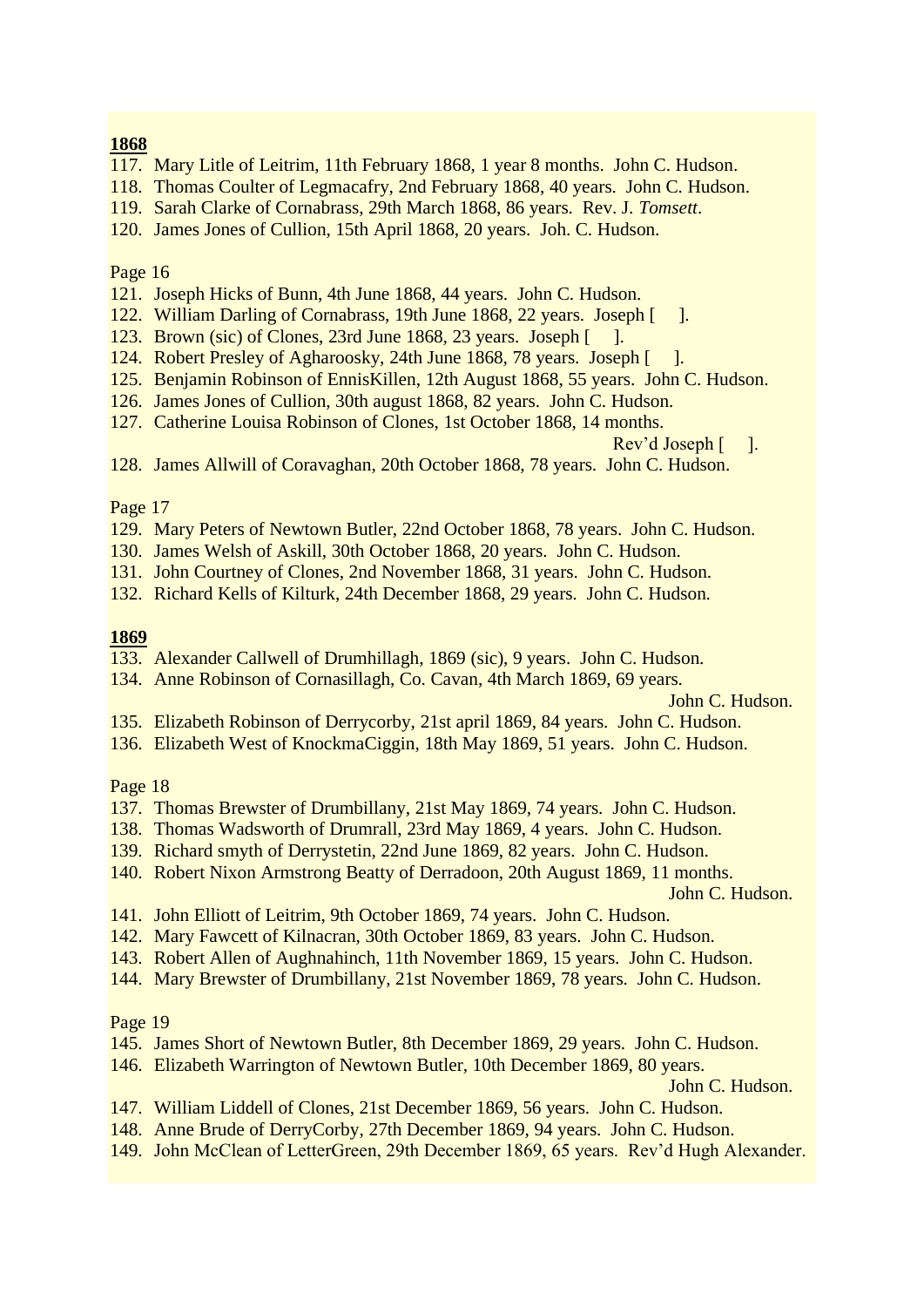## **1870**

- 150. Margaret Emily Brown of Clones, 20th January 1870, 10 months. John C. Hudson.
- 151. Mary Anne Pursley of Killinure, 20th February 1870, 1 year 10 months.

John C. Hudson.

152. William Doogan of Drumrain, 21st February 1870, 74 years. John C. Hudson.

#### Page 20

- 153. Mark Beatty of Drumralla, 16th March 1870, 75 years. John C. Hudson.
- 154. Sarah Johnston of Crom, 19th March 1870, 26 years. John C. Hudson.
- 155. Thomas West of Derryh[ ], Co. Cavan, 21st April 1870, 73 years. John C. Hudson.
- 156. Sarah Montgomery of Derrygennedy, 22nd April 1870, 50 years. John C. Hudson.
- 157. Margaret Fawcett of Kilnacran, 10th June 1870, 7 years. John C. Hudson.
- 158. Elizabeth Courtney of Newtown Butler, 16th August 1870, 4 months. John C. Hudson.
- 159. Mary McClean of Kilready, 25th September 1870, 6 years. John C. Hudson.
- 160. John Scarlett, Loughkillygreen, 3rd October 1870, 68 years. John C. Hudson.

## Page 21

- 161. Thomas Moore of Newtown butler, 12th October 1870, 68 years. John C. Hudson.
- 162. Anne Crowe of Lurganboy, 13th November 1870, 70 years. John C. Hudson.
- 163. Elizabeth Lynn of Newtown Butler, 16th November 1870, 88 years. John C. Hudson.
- 164. Thomas Coulter of Ballywillen, 18th November 1870, 22 years. John C. Hudson.
- 165. Lizzie Doogan of Mulnagoan, 17th December 1870, 10 years. John C. Hudson.

## **1871**

- 166. Robert Adams of Gortgommon, 1st January 1871, 70 years. John C. Hudson.
- 167. Mary Hutchison of Clinumphry, 8th January 1871, 12 years. John C. Hudson.
- 168. John Coulter of Ballywillen, 17th January 1871, 19 years. John C. Hudson.

## Page 22

- 169. Eliza Jane West of Mulladuff, 28th January 1871, 16 years.
- 170. John Doogan of Clones Workhouse, 8th February 1871, 9 years. John C. Hudson.
- 171. Anne Jane Doogan of Newtown Butler, 9th March 1871, 12 years.
- 172. William Robinson of Feaugh, formerly of Enniskillen, 10th March 1871, 63 years.

John C. Hudson.

- 173. Frances Wadde of Clones, 16th March 1871, 67 years. John C. Hudson.
- 174. Henry Armstrong of Killacornan, 3rd April 1871, 75 years. John C. Hudson.
- 175. Susan Allwill of Coraghvahan, 17th May 1871, 10 years. John C. Hudson.
- 176. Francis McInroe of Newtown Butler, 15th May 1871, *16 (or 86?)* years.

John C. Hudson.

## Page 23

- 177. Alexander Liddle of *Drumadraney*, 18th August 1871, 26 years. John C. Hudson.
- 178. Richard Graham, Corrasaul, 16th October 1871, 77 years. John C. Hudson.
- 179. Richard Morrow of Donagh, 15th November 1871, 41 years.

John C. Hudson & Rev. H. Alexander.

- 180. Margaret Graham of Corrasaul, 26th December 1871, 86 years. John C. Hudson.
- 181. M. Morrison of Sheney, 26th December 1871, 41 years. John C. Hudson.

# **1872**

182. William Gould of Cullion, 17th January 1872, 20 years. John C. Hudson.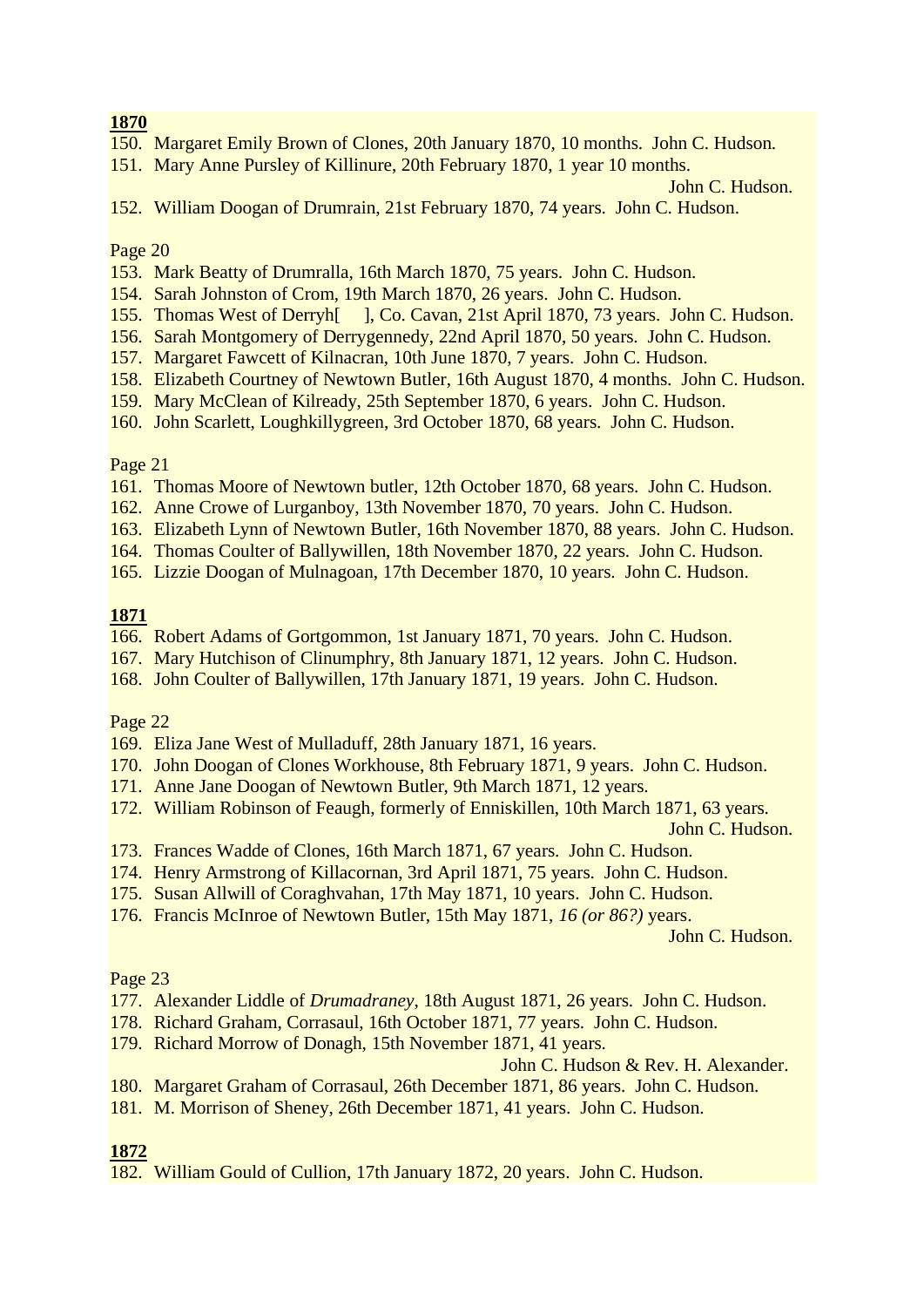- 183. Anne Jones of Clonelty, 28th January 1872, 77 years. John C. Hudson.
- 184. James Daley of Newtown Butler, 4th March 1872, 70 years. John C. Hudson.

- 185. Anne Moore of Killaghy, 16th March 1872, 69 years. John C. Hudson.
- 186. Robert Nixon of Deryginnedy, 24th March 1872, 80 years. John C. Hudson.
- 187. Jane Coulter of Cortasna, 26th March 1872, 84 years. John C. Hudson.
- 188. Jane Smyth of Newtown Butler, 11th April 1872, 77 years. Rev. H. Alexander.
- 189. John Rudden of Leitrim, 28th Aoril 1872, 21 years. John C. Hudson.
- 190. Jane Beatty of Doohat, 16th May 1872, 41 years. John C. Hudson.
- 191. Rebecca Bride of DeryCorby, 24th May 1872, 25 years. Rev'd Hugh Alexander.
- 192. Thomas Allen of Lough Killy Green, 27th May 1872, 72 years. John C. Hudson.

Page 25

- 193. James Beatty of Newtown Butler, 6th July 1872, 80 years. Rev. Hugh Alexander.
- 194. Jane Robinson of Colman, 11th July 1872, 87 years. Rev. Hugh Alexander.
- 195. Susan Fawcett of Kilnacran, 20th July 1872, 29 years. Rev. Hugh Alexander.
- 196. George Duggan of Mullin'ascorta *Lei'noake*, 26th August 1872, 41 years.

Rev. H. Alexander.

- 197. Jane G. Browne of Newtown Butler, 18th October 1872, 72 years. John C. Hudson.
- 198. Wiliam Moore of Killaghy, 20th October 1872, 66 years. Tho. Whittaker, A.R.
- 199. John Allwill of Coonavaghan, 16th November 1872, 55 years. John C. Hudson.
- 200. Arthur Dixon of Carryans, 18th November 1872, 70 years. Rev. H. Alexander.

Page 26

201. Thomas Irwin of Leitrim, 31st December 1872, 24 years. John C. Hudson.

## **1873**

- 202. Elizabeth Clark of Belfast, 2nd January 1873, 80 years. John C. Hudson.203.
- 203. Elizabeth Gould of Derrysteaton, 16th January 183, 35 years. John C. Hudson.
- 204. Sarah Sharry of Ports, 1st February 1873, 70 years. John C. Hudson.
- 205. William Morrison of Lough Killy Green, 16th February 1873, 67 years.

John C. Hudson.

206. M.A. Wadsworth of Drumrallagh, 19th March 1873, 12 years.

- 207. Robert May*nn*e of Drumrallgh, 30th March 1873, 90 years. John C. Hudson.
- 208. John George Liddle of Killalahard, 7th March 1873, 3 years. John C. Hudson.

Page 27

209. Araminta Read Buchannon of Liscarry "Monaghan", 13th May 1873, 80 years.

John C. Hudson.

- 210. Susan Kirkpatrick of Gortra, 16th May 1873, 70 years. John C. Hudson.
- 211. Robert Lang of Drumralla, 21st May 1873, 38 years. John C. Hudson.
- 212. Richard Peters of Newtown Butler, 22nd June 1873, 27 years. John C. Hudson.
- 213. Jane Purcell of Newtown Butler, 6th August 1873, 15 years. John C. Hudson.
- 214. Elizabeth Graham of Newtown Butler, 21st September 1873, 74 years.

John C. Hudson.

- 215. Ellen Gould of Cornabrass, 21st September 1873, 61 years. John C. Hudson.
- 216. McMullin (sic) of Newtown Butler, 2nd December 1873, 17th months.

John C. Hudson.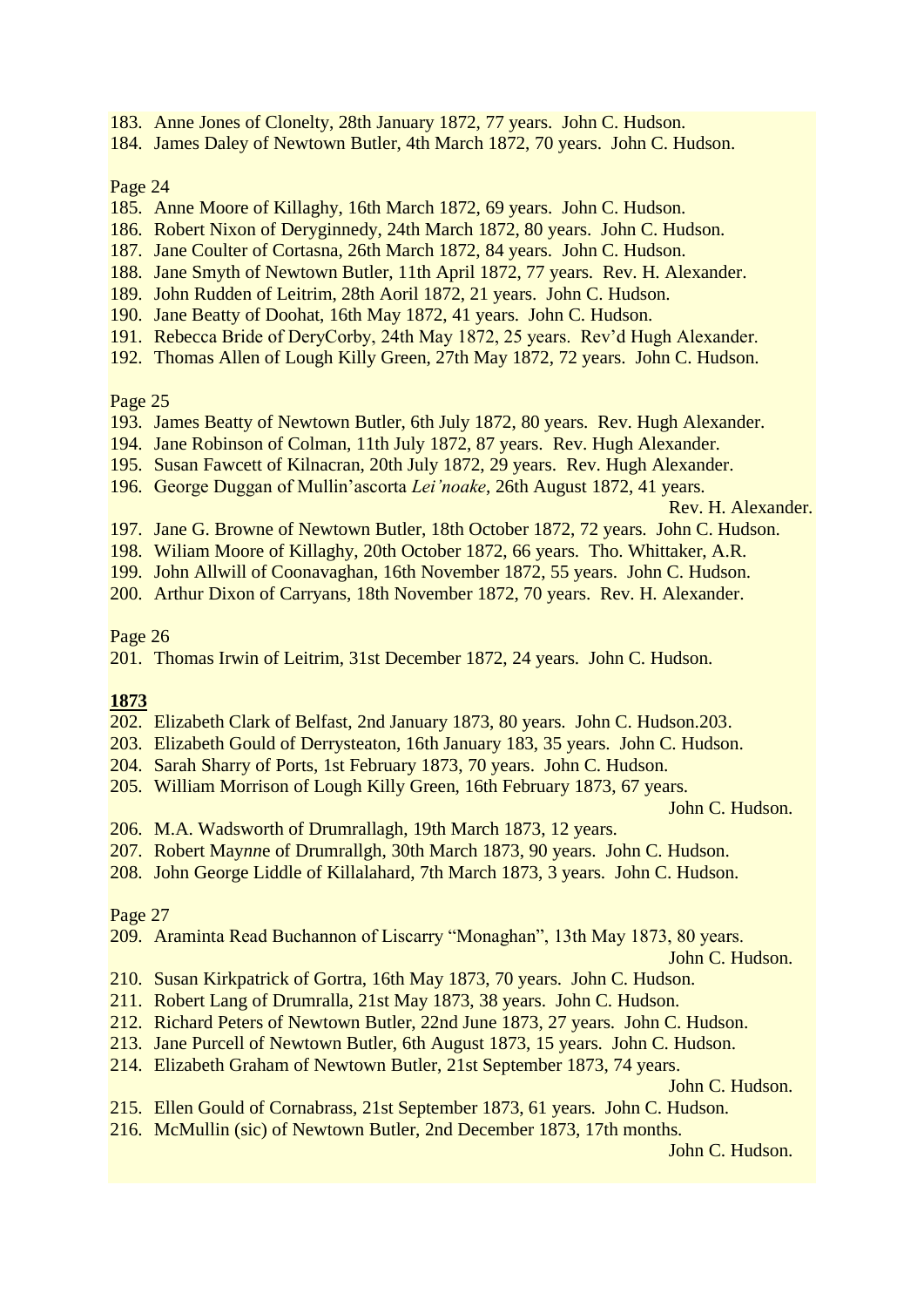217. James Allen of Mullaghgar, 4th December 1873, 68 years. John C. Hudson.

**1874**

218. Cathrine Malone of Kilyoosky, Parish of Clones, 26th January 1874, 36 years.

John C. Hudson.

- 219. James Johnston of Cullion, 22nd February 1874, 78 years. Rev. E.H. O'Meara.
- 220. Margaret Jones of Kilready, 27th February 1874, 44 years. John C. Hudson.
- 221. James Wilkin of Sheeny, 14th March 1874, 86 years. John C. Hudson.
- 222. Ellis Anne Beatty of Newtown Butler, 26th March 1874, 28 years. John C. Hudson.
- 223. William Presley of Aughnamulla, Parish of Drummully, 26th March 1874, 42 years.

Rev'd J.R. Conway and John C. Hudson.

224. Margaret Hines of Lough Killy Green, 15th April 1874, 81 years. John C. Hudson.

Page 29

- 225. William Liddle of Killalahard, 25th April 1874, 83 years. John C. Hudson.
- 226. Fanny Courtney of Clinologh, 27th April 1874, 73 years. John C. Hudson.
- 227. Jane Courtney of Clinologh, 27th April 1874, 33 years. John C. Hudson.
- 228. Anne Gould of Cornabras, 9th May 1874, 90 years. John C. Hudson.
- 229. James Abraham Elliott of Sheney, 13th May 1874, 11 years. John C. Hudson.
- 230. William Allen of Mullaghgar, 20th June 1874, 75 years. John C. Hudson.
- 231. William Long of Drumgoland, 26th June 1874, 30 years. John C. Hudson.
- 232. Thomas Allen Presley of Aughnamullin, Parish of Drummully, 15th July 1874, 6 years. Rev'd J.R. Conway.

Page 30

- 233. Lizzie Courtney of Kilgarrow, 20th July 1874, 9 years. John C. Hudson.
- 234. Margaret Jones of Cullion, 22nd July 1874, 77 years. John C. Hudson.
- 235. Christopher Coulson of Newtown Butler, 8th august 1874, 56 years. John C. Hudson.
- 236. Thomas Gould of Clones, 22nd September 1874, 72 years. Rev. J.R. Conway.
- 237. William Allen of Kilturk, 26th September 1874, 66 years. John C. Hudson.
- 238. John Scarlett, of Lislarace, 11th October 1874, 84 years. John C. Hudson.
- 239. William Ward of Kilturk, 10th November 1874, 16 years. John C. Hudson.
- 240. Sarah Clark of Newtown Butler, 29th November 1874, 86 years. John C. Hudson.

Page 31

- 241. Edward West of Mulladuff, 29th November 1874, John C. Hudson. (sic)
- 242. William Pogue of Castle Saunders, 27th December 1874, 15 years. John C. Hudson.

## **1875**

- 243. Charles Armstrong of Ratool, 17th January 1875, 75 years. John C. Hudson.
- 244. The Lady Helen Crichton of Belgrave Square, Monkstown, 14th January 1875, 72 years. John C. Hudson.
- 245. F.A. Veitch of Caramore, Co. Cavan, 25th January 1875, 28 years. John C. Hudson.
- 246. Martha Bussell of Knockgiggin, 30th January 1875, 54 years. Rec'd R.P. *Baylen.*
- 247. David West of Clonelty, 19th February 1875, 64 years. John C. Hudson.
- 248. Jonathan Hicks of Bunn, 19th March 1875, 13 months. John C. Hudson.

Page 32

249. James Lynn of Newtown Butler, 5th April 1875, 91 years. John C. Hudson.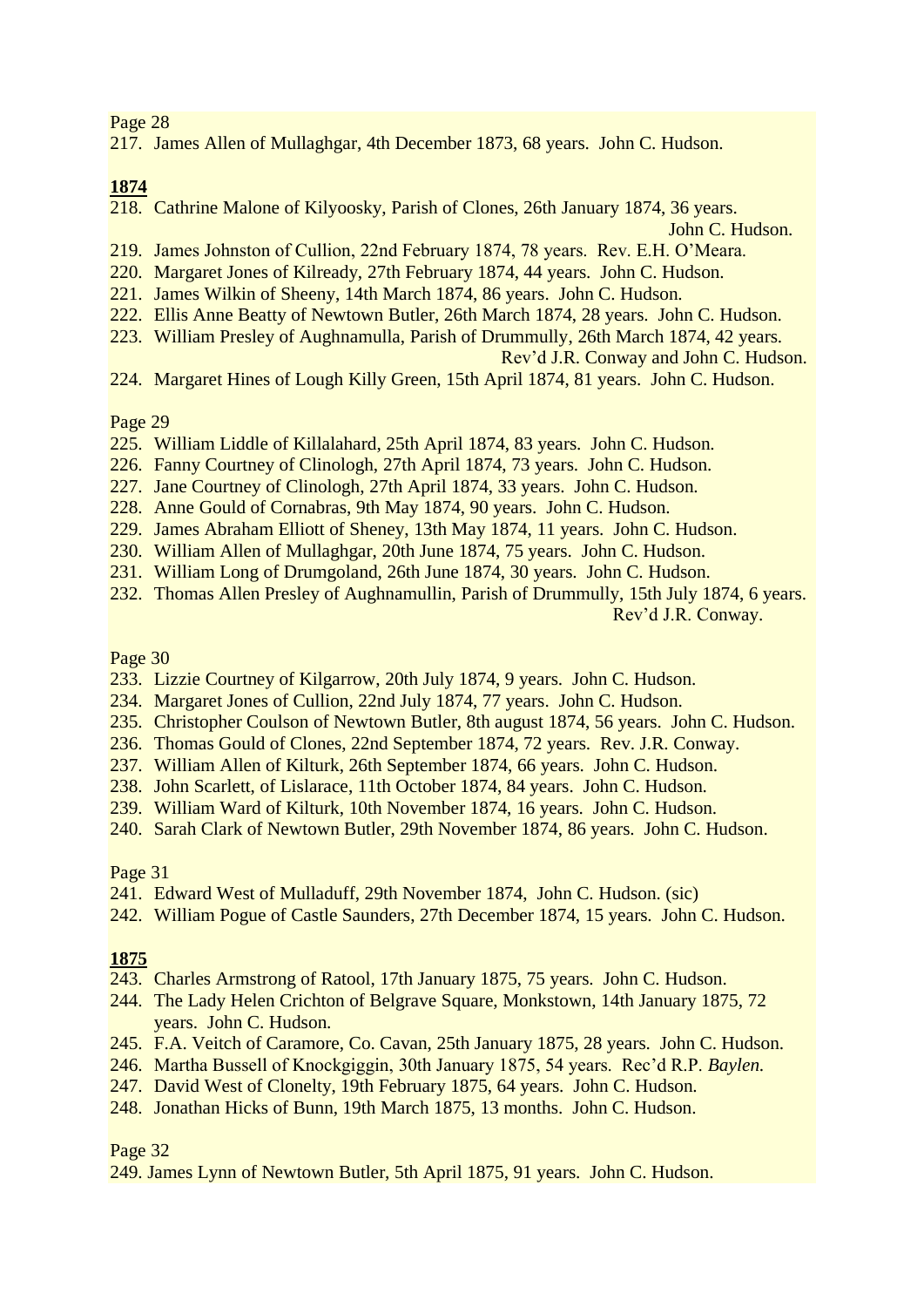- 250. Ephram Campbell of Bunn, 18th april 1875, 80 years. John C. Hudson.
- 251. Robert Nixon of Derryginnidy, 19th April 1875, 67 years. John C. Hudson.
- 252. William Deens of Crom, 21st April 1875, 54 years. F.W. Hogan.
- 253. John Daley of Newtown Butler, one year 9 months. John C. Hudson. (sic)
- 254. May Anne Callwell of Gortgommon, 18th June 1875, 18 years. Rev'd R.P. Baylen.
- 255. Anne Atwill of Derrysteaton, 7th July 1875, 84 years. John C. Hudson.
- 256. Robert Bushel of Kilready, 4th August 1875, 24 years. John C. Hudson.

- 257. Thomas Pogue of Rach*eomel*, 4th August 1875, 66 years. John C. Hudson.
- 258. John Robert Presley of Killynure, Parish of Kill<sup>[1]</sup>, 18th August 1875, 3 months.

J.C. Hudson.

- 259. Mary Armstrong of Culliondoo, 12th September 1875, 84 years. John C. Hudson.
- 260. Arthur Hetherington of Cullion, 12th October 1875, 22 years. Rev. John Reid.
- 261. Isabella Beatty of Kilgarrow, Parish of Drummully, 16th October 1875, 88 years.

John C. Hudson.

- 262. Eliza I. Coyle of Mullinavanoge, 3rd November 1875, 23 years. Rev. R.S. O'Loughlin.
- 263. B.E.K. AnKetell of Newtown Butler, 28th November 1875, 13 years. John C. Hudson.

## **1876**

264. Evarine Morrison of Maguiresbridge, 4th January 1876, 35 years. John C. Hudson.

Page 34

- 265. Maggie Jane Viech (sic) of Leitrim, 25th January 1876, 23 months. John C. Hudson.
- 266. Eliza Darling of Cornabras, 27th January 1876, 60 years. John C. Hudson.
- 267. Esther Ward of Kilturk, 13th February 1876, 20 years. John C. Hudson.
- 268. George Palmer Maynard of Gortra, 13th February 1876, 7 months. John C. Hudson.
- 269. Margaret Gallaher of Drumbroghas, 11th March 1876, 60 years. John C. Hudson.
- 270. Frances Robinson of Lisnaskea, 15th March 1876, 55 years. John C. Hudson.
- 271. Margaret Phair of Killinaher, 24th April 1876, 80 years. John C. Hudson.
- 272. Rachel Hicks of Bunn, 14th June 1876, 51 years. Rev'd Charles Mitchell.

Page 35

- 273. Joseph Kirk of Clonelty, 14th June 1876, 62 years. Rev'd Charles Mitchell.
- 274. Thomas Fawcett of Drumloane, 1st July 1876, 2*1* years.

Rev. John Reid, Incumbent of Clogh.

- 275. James Maguire of Legmacafrey, 26th July 1876, 16 years. Rev'd John Reid.
- 276. Elizabeth Armstrong of Kilcornan, 3rd November 1876, 72 years. Rev'd C. Mitchell Killycarnan [*this latter name added later.*]
- 277. Henry Courtney of Clones, born at Cloncola, 12th December 1876, 46 years.

Abraham Jagoe, A.M. Rector

278. James Dawson Presley of Killanure, Parish of Killoghter, Co. Cavan, 26th December 1876, 2 months.

No Service saught for, particulars given afterwards. A.J.

## **1877**

279. John Armstrong of Killycarnan, 9th January 1877, 75 years.

Abraham Jagoe, A.M. Rector.

280. Ellen Kirke of Clonelty, 27th January 1877, 11 years. Abraham Jagoe, A.M. Rector.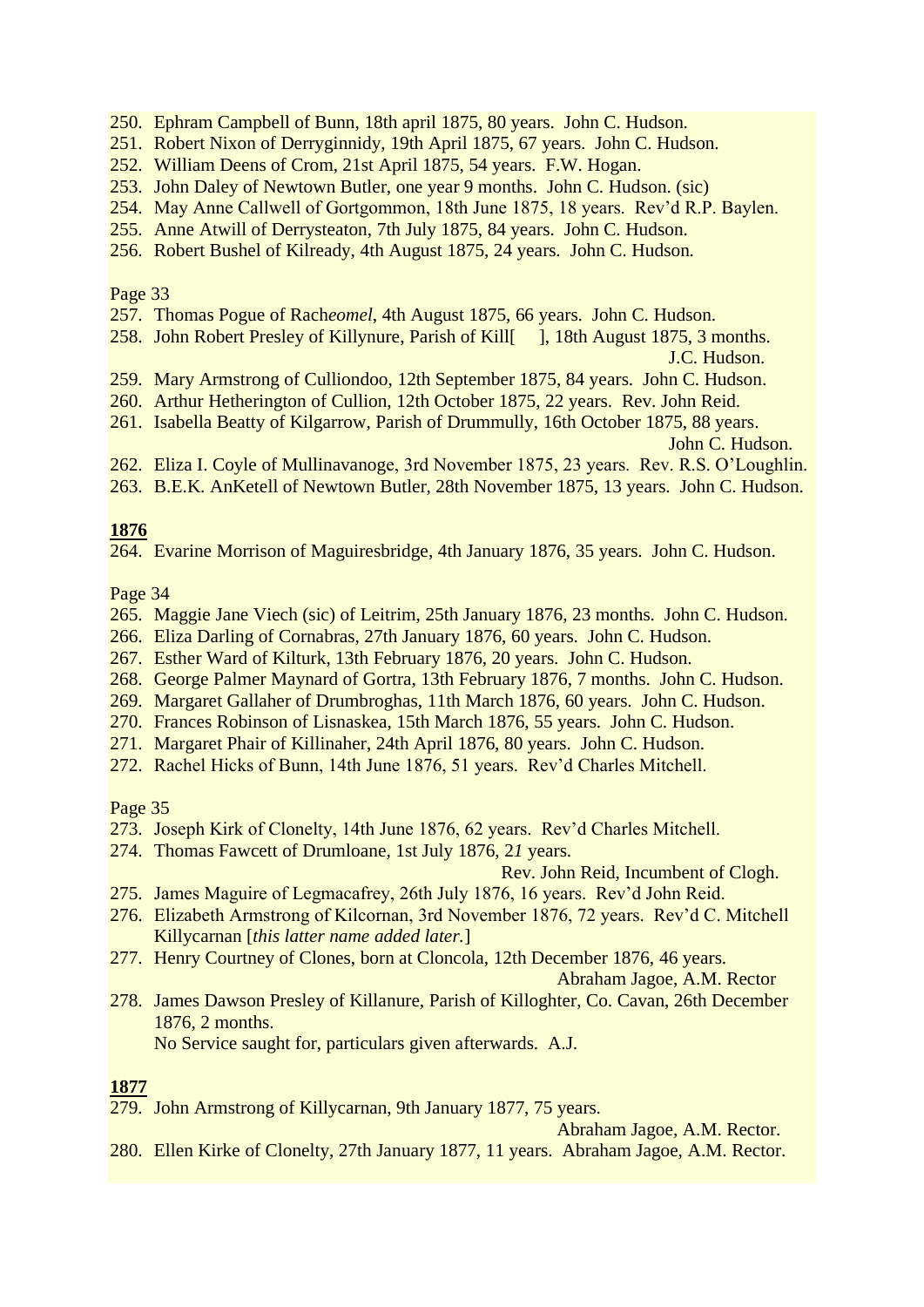- 281. John Brooks of Curasole, 23rd February 1877, 12 years. Rev. A. Jagoe.
- 282. Henry Jones of Cullion, 28th February 1877, 78 years. Rev. A. Jagoe.
- 283. William Wiggins of Mullinagowan, 11th March 1877, 73 years. Rev. A. Jagoe.
- 284. Robert McQua alias McQuay, pensioner Royal Artillery, of Drumralla, 30th March 1877, 83 years. Abrm Jagae. "Was in the army of occupation of France in 1815".
- 285. John Roden of Leitrim, 9th April 1877, 64 years. Abrm Jagoe, Rector.
- 286. Anne Lang of Feaugh, 25th May 1877, 86 years, "older than this". Abrm Jagoe, Rector. This woman told me that she was grown up in 1798 & recollected battle of Ballinamuck. A. Jagoe.
- 287. Jane Mulloy of Feaugh, 3rd June 1877, 90 years. Abrm Jagoe, A.M. Rector.
- 288. Anne Coulter of Ballywillin, 19th June 1877, 63 years. Abrm Jagoe, A.M. Rector.

Page 37

289. Catherine Irwin of Drumclay, Galloon, 20th June 1877, 55 years.

Abraham Jagoe, A.M. Rector.

- 290. Joseph Lingard, drowned, of Crom Castle, 21st June 1877, 55 years. Abraham Jagoe, Rector.
- 291. Hugh Coulson of Killehard, 5th July 1877, 6 days old. No notice either to Rev'd J. Reid or to myself. No Service.
- 292. Abbie Morrow of Donagh, 11th August 1877, 12 years. Rev. J. Reid.
- 293. Thomas Beatty of Deehat (sic), 1st September 1877, 93 years. Abraham Jagoe, Rector. Said he was in the Yeomanry in 98. A.J.
- 294. A. Donaghy of Newtown Butler, 21st September 1877, 1 year.

- 295. William Ward of Kilturk, 16th October 1877, 76 years. Abrm Jagoe, A.M. Rector.
- 296. Robert Kells of Kilturk, 26th October 1877, 36 years. Rev. John Reid.

#### Page 38

297. Mary MaKeever (sic) of Ballagh, Parish of Sallaghy, 25th December 1877, 67 years. Rev. A. Jagoe, Rector.

## **1878**

- 298. Elizabeth Allen of Aughnahinch, 4th January 1878, 60 years. Rev. A. Jagoe, Rector.
- 299. Eliza Kirke of *Roran* alias ClonKeegan, Drummully, 1st April 1878, 48 years.

Rev. A. Jagoe, Rector.

- 300. John West of Derrylane, Killeshandra, County of Cavan, 10th March 1878, 70 years. Rev. A. Jagoe, Rector.
- 301. Mary Hicks of Killelahard in the parish of Sallaghy, Co. Fermanagh, 25th March 1878, 65 years. Abrm Jagoe, Rector.
- 302. Alexander Morrison of Lough Killygreen, parish of Clones Galloon, 29th March 1878, 67 years. Abrm Jagoe, Rector.
- 303. Francis Coulson of ClonKeen, parish of Clones, 7th April 1848, 45 years.

Abrm Jagoe, Rector.

304. Hamilton Clendining, Parochial Nominator & select [ ] of Killycarnan, parish of Galloon, 16th June 1878, 71 years. Abrm Jagoe, Rector.

Page 39

305. John Coulson of Clonkeen, Parish of Clones, Co. Monaghan, 19th June 1878, 84 years.

Abrm Jagoe, A.M. Rector.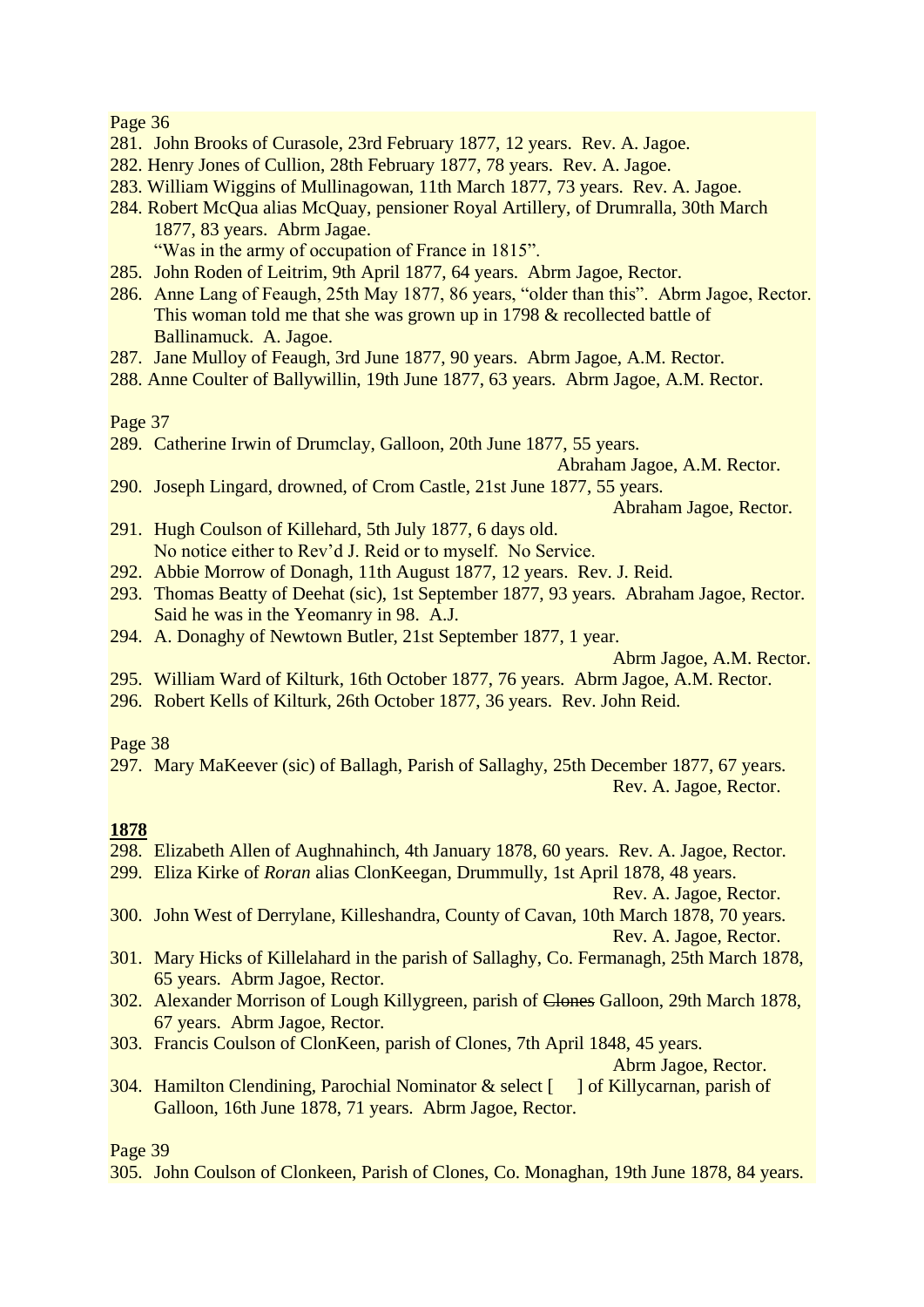Rev. A. Jagoe, A.M. Rector.

- 306. John William Sewell of Clonelty, Drowned at G*raneckelleco*, 2nd July 1878, 18 years. Rev. A. Jagoe, A.M. Rector.
- 307. Thomas Courtney of Clonola, parish of Drummully, Co. Monaghan, 5th July 1878, 40 years. Rev. A. Jagoe, A.M. Rector.
- 308. Anne Coulter of Legmacaffrey, parish of Galloon, Co. Fermanagh, 31st July 1878, 85 years. "*Suffered* to be much older". Rev. A. Jagoe, A.M. Rector.
- 309. Harriet Hamilton of Newtownbutler, parish of Galloon, 25th October 1878, 82 years.

Rev. A. Jagoe, A.M. Rector.

- 310. Mary West of Killgarraw, parish of Drummully, Co. Fermanagh, 27th October 1878, 68 years. Abraham Jagoe, A.M. Rector.
- 311. Francis Beatty of Lisnaskea, parish of do. [Drummully], Co. Fermanagh, 18th December 1878, 17 months. Abraham Jagoe, A.M. Rector.
- 312. William Tacey of Gortgorvan, Galloon, 28th December 1878, 40 years.

Abraham Jagoe, Rector.

## **1879**

Page 40

- 313. John Scarlett of Derryginnidy, 20th February 1879, 67 years. A. Jagoe, A.M. Rector.
- 314. Mary Armstrong of Agharooskey West, 20th February 1879, 82 years.

Abraham Jagoe, A.M. Rector.

- 315. John Wesley Maguire of Aughnahinch, 27th March 1879, 1 year & 17 days. A. Jagoe, A.M.
- 316. Amelia Wade of Clones, 15th May 1879, 77 years. Abraham Jagoe.
- 317. Jane Graham of Newtownbutler, 23rd June 1879, 62 years. Abraham Jagoe, Rector.
- 318. Mary Jane Bird of Corrvvaghan, 8th July 1879, 10 months. Rev. J. Conway.
- 319. Anne Scott of Gowney, 17th October 1879, 69 years. Abraham Jagoe, Rector.
- 320. J. Hetherington of Cullion, 30th October 1879, 15 years. Abm Jagoe, Rector.

## Page 41

- 321. Mary Kells of Kilturk, 11th November 1879, 79 years. Abraham Jagoe, A.M. Rector.
- 322. *Allan* Fawcett of Drumlone, Sallaghy, 10th December 1879, 75 years.

J. Reid & A. Jagoe, A.M.

- 323. John Irwin of Drumclay, 10th December 1879, 60 years. Abraham Jagoe, A.M. Rector.
- 324. Richard Ward of Kilturk, 30th December 1879, 74 years. Abm Jagoe, A.M. Rector.

## **1880**

325. Robert Browne of Drumrearty, Sallaghy, 13th January 1880, 65 years.

Abraham Jagoe, A.M. Rector.

- 326. Esther Shewell alias McQua of Clonelty, 5th March 1880, 76 years. Rev'd John Reid.
- 327. George Doggan of Mullinavanoge, 3rd April 1880, 68 years.

Abraham Jagoe, A.M. Rector.

328. Eliza Clendining of Clones, *Caroa* Street, 30th April 1880, 42 years.

Rev'd Watson, Curate of Clones.

Page 42

329. Eliza Skelton of Donagh House, 12th May 1880, 67 years.

Abraham Jagoe, A.M. Rector.

330. Thomas Irwin of *Cerishmore*, Leitrim, Galloon, 21st June 1880, 71 years.

Abraham Jagoe, Rector.